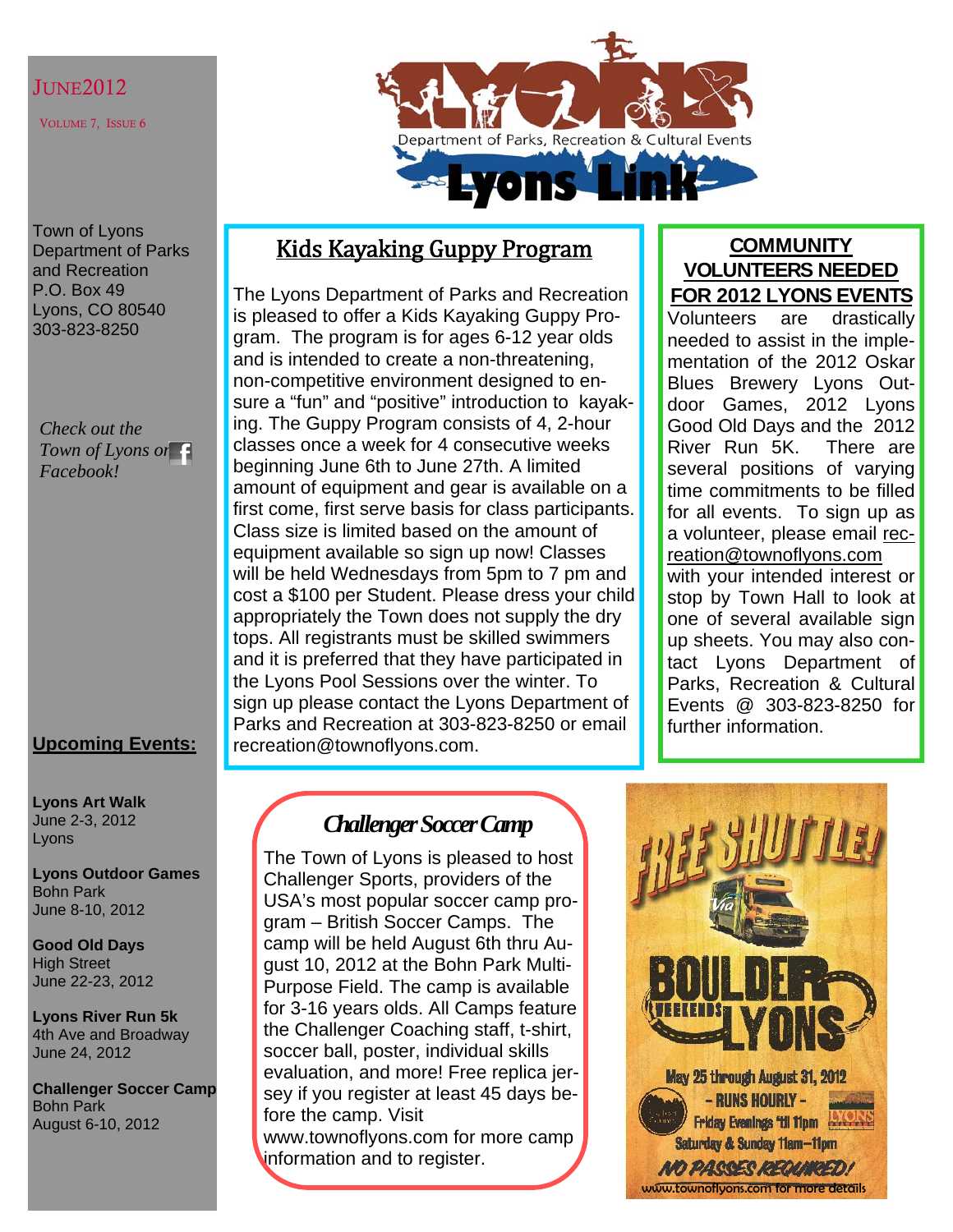## **36th ANNUAL GOOD OLD DAYS RETURNS TO DOWNTOWN LYONS**



TONS The Lyons Good Old Days Celebration (June 22-23) is an occasion for the people of Lyons to celebrate the rich history of the town and enjoy the people, places and activities that makes Lyons such a special community. Good Old Days is a longstanding, highly anticipated outdoor community event that will focus on bringing people from Lyons and the surrounding region closer to downtown with a celebration on the "Midway on High Street" consisting of a Main Stage, Food & Beer Garden, Games & Rides, Street Dance and activities for all ages. In addition, those attending Good Old Days will enjoy the Lyons River Run 5K, softball tournament, Pancake Breakfast, Community Picnic, KidSpace and a weekend full of local talent and entertainment. Those interested in volunteer-

ing time, participating, or adding to an event should direct their questions to Lyons Parks and Recreation @303-823- 8250. Schedule of events included in this newsletter.



### **Marimba Camp**

These marimba camps, being offered by music teacher Matt Wasowski, are a unique opportunity for young and aspiring percussionists to study music in a small group setting, on their own instrument. The marimba is one of the oldest instruments in the world, having been played in different forms by various cultures around the planet. The instrument has its roots in Africa, but has a place in musical genres from Zimbabwe to Central America. The focus of these week-long sessions will be African marimba music from countries such as Zambia, Congo, South Africa and Zimbabwe. Each camp will be followed by early evening performances at The Stone Cup. For more information please contact Mr. Matt Wasowski at noodlekudzi@yahoo.com.

## 2012 Lyons Outdoor Games

**Lyons, Colorado –** The Oskar Blues born Burning Can Beer Fest is back for round two and they're teaming up with Lyons Outdoor Games to bring you everything craft beer in a CAN offers: fresh, earth-friendly beer in a portable container that takes you to your next soul-saving outdoor adventure. As Dale's Pale Ale approaches its tenth year, Oskar Blues invites all beer lovers to celebrate the REVOLUTION of big-flavored craft beers served up in cans in their hometown of Lyons, CO. Set amidst the backdrop of beautiful Rocky Mountain National Park in Bohn Park on June 9<sup>th</sup>, 2012, Burning Can adds a national craft beer twist to the world class events of the Lyons Outdoor Games.

Burning Can offers samples of canned craft beer from 25+ innovative breweries across the country jammed in the middle of live music, food trucks, the allnew Burning Can 5K Fun Run, Dog Events, and the Vitaminwater Dirt Jump Jam as world class kayakers are running the river. Now in its 11<sup>th</sup> year, the multi-sport competition of the Lyons Outdoor Games has grown into a worldclass celebration of mountain sports drawing heavy hitters from the outdoor industry over three days from June  $8<sup>th</sup>$  to 10th.

"The Lyons Outdoor Games attract world-class athletes but also offer many opportunities for beginner and intermediate athletes to learn and develop skills under the downhome, grassroots feel of Lyons, CO." says Dave Cosgrove, Lyon's Park and Recreation Director. The South Saint Vrain creek is the definition of steep, manky, roadside class V+ for boaters in Colorado and has become the stage for the renowned Adam Barron Memorial Creek race. This race is the highlight of the Lyons Outdoor Games kayaking events providing world class athletes an opportunity to "sack up". Tao Berman is a reigning two-time champion, while World champion Scott Shipley is determined to dethrone the king and ward off the young guns thinking they're up to the task.

In addition to kayaking and biking, the Games offer events for fly fishing, kids, runners and even dogs (yep, there are two dog events – the K9 Cannonball & K9 Speed Retriever!). On Saturday, June  $9<sup>th</sup>$ , is the Burning Can 5K Fun Run, a jump-start-your-day running race around town that puts you right where you want to end up – at the beer fest!

What would a CANNED beer festival at an outdoor-sports celebration be without recycling? Green Girls Recycling, based out of Boulder, has signed up to be our official recycling team. All money raised from Lyons Outdoor Games recycled cans will be donated to our beneficiaries. Canned craft beer has many benefits including defending beer from the damages of sunlight, an air-tight seal that allows less oxygen into the beer creating a fresher tasting beverage. Aluminum cans are infinitely recyclable and are lighter to ship, reducing the environmental impact. Last, but not least, you can take CANNED beers where your next soul-saving adventure takes you including places where glass isn't allowed and where you need to "pack it in, pack it out."

Oskar Blues will feature live music all weekend at their Grill & Brew location including a soon to be named big act for Sunday. All proceeds from the event go to the Lyons Parks & Recreation and the Colorado Brewers Guild, two groups that embody the soul of Oskar Blues. The Colorado Brewers Guild is a key player in the continued growth and celebration of Colorado's craft beer industry. Lyons Outdoor Games is a tribute to the sports of the great outdoors.

For a full list of events visit: www.lyonsoutdoorgames.com . Tickets are \$25 in advance, \$30 day of. Receive \$5 off of the day-of ticket price if you ride your bike to the festival as Bicycle Longmont will be providing bike valet.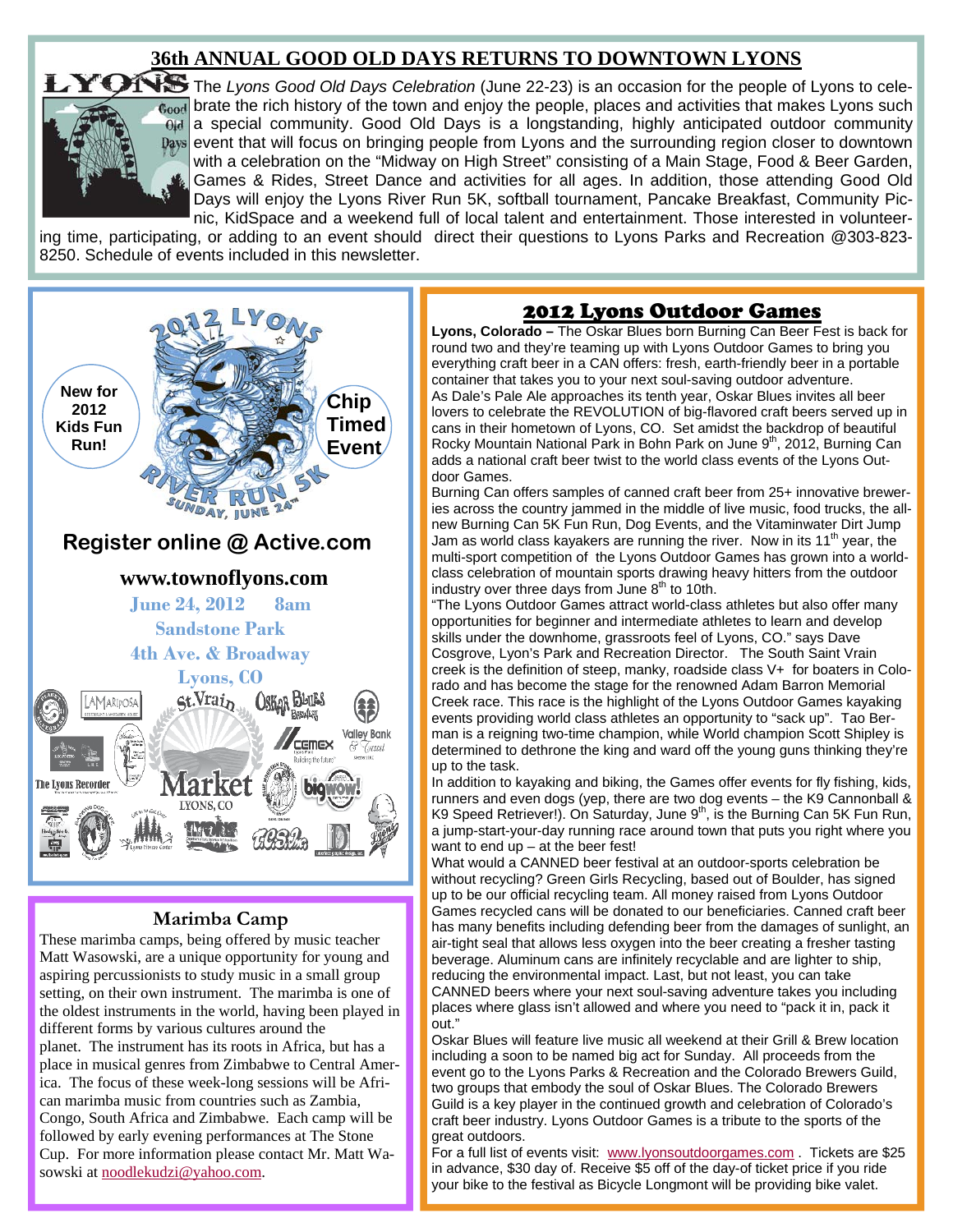## **Lyons Outdoor Games to feature Dirt Jump Jam and Pump Track Race June 8-10, 2012**



LYONS, CO – May 22, 2012 – The 12<sup>th</sup> annual Lyons Outdoor games will be held on June  $8 - 10$  in Beauti-Lyons, Colorado. Over it's eleven year history the games have evolved from a few friends getting together into a world class celebration of mountain sports. The games include kayaking, fly fishing, dog events and this year features expanded offerings for MTB and BMX.

The 2012 Lyons Outdoor Games bike events will feature the Vitaminwater Dirt Jump Jam, the Free Lap Pump Track race as well as riding clinics throughout the weekend.

The premiere bike event of the weekend will be the Vitaminwater Dirt Jump Jam held on Saturday June  $9<sup>th</sup>$  at 1:00pm. The dirt jump course is all new for 2012 and features a drop-in into 2 trickable jumps with wooden lips. Classes will be divided into amateurs and pro with all wheel sizes welcome! The Pro's will be competing for over \$2000 in cash while the amateur



class will be competing for stacks of products

 McCormack. The layout of this track should make divided into amateur and pro as well as age groups. This year will also feature a special Strider Bike Class so the little ones can get in on the action. Those looking to improve their bike handling skills interested in the multiple clinics being offered over the weekend. Clinics are being offered in pump track riding and dirt jumping for all skill levels. Professional Women's coach Tammy Donahugh (Superco/Deity) will be operating the Women's

 In addition to the bike events the Lyon's Outdoor games will also be hosting the Burning Can Beer Fest on Saturday June 9<sup>th</sup>. This celebration of puttin' Registration is now open for all events and clinics.

For additional information about the games and to

ing and events.